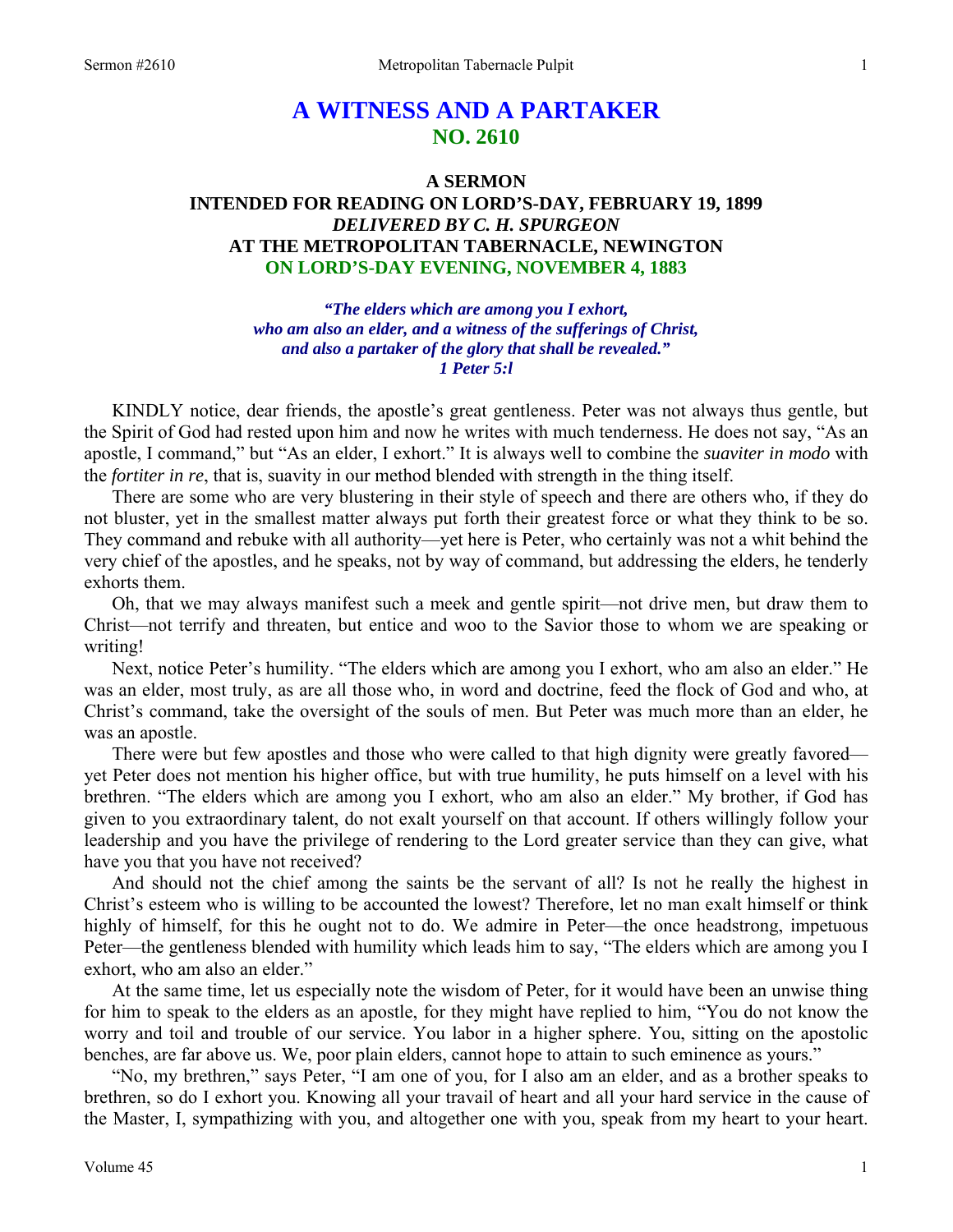Exhorting you, the elders, I who am also an elder say to you, Feed the flock of God which is among you, taking the oversight thereof, not by constraint, but willingly; not for filthy lucre, but of a ready mind; neither as being lords over God's heritage, but being examples to the flock. And when the Chief Shepherd shall appear, you shall receive a crown of glory that fades not away."

 It will always be our wisdom, dear friends, to put ourselves as much as we can into the position of those whom we address. It is a pity for anyone ever to seem to preach down to people—it is always better to be as nearly as possible on the same level as they are. Paul knew this and therefore he became "all things to all men."

 To the Jew, he was a Jew. Among Gentiles, he was a Gentile, for it so happened that he belonged to both classes. He was one with all men—barbarian, Scythian, bond, or free. If he had to argue with the learned upon Mars' Hill, he could be a match for them. If he had to speak with the rough and illiterate, he eschewed all beauty of language and talked to them in the plainest style.

 And you and I, if we want to win men to Christ, must act after the same wise fashion. Dear Sunday school teachers, would you be the means of blessing to the children under your charge? Then, be yourselves children. Keep a child's heart throbbing beneath a manly breast. If you are a mother, go to the girls in your class as though you were still a girl yourself, and you shall soon find the key of their heart, and enter into the innermost chambers of their spirit.

 A true man welcomes a fellow man. He sees that he is a member of the great family of mankind and he says to him, "Come in." But if you, in your majestic greatness, speak to me like Jupiter thundering from a cloud, I shall not be likely to regard you. Or if I do regard *you*, your message will be forgotten in the grandeur and glory of yourself.

 This is what never ought to happen, my brethren—that people should think of us and forget our message. Let us belittle ourselves that we may magnify our God. Let the truth be borne before us like a shield. And though we are the Lord's armor bearers, let us hide behind the great shield which we lift up before the eyes of men. "'The elders which are among you I exhort'—not as Peter, the head of the College of Apostles—but as one who is a fellow-elder with you." Therein, we see Peter's gentleness, humility, and wisdom combined, and we shall be wise if we imitate him in all those respects.

 With this introduction, I now come to speak of the two great offices which Peter said that he filled. I cannot help calling them great, yet they are open to you and to me—and I hope that, by God's grace, we also have in our measure been what Peter said that he was—"A witness of the sufferings of Christ, and also a partaker of the glory that shall be revealed."

**I.** First, then, let us think of Peter as "A WITNESS OF THE SUFFERINGS OF CHRIST."

 And as far as possible, let us be witnesses with him. Peter was, what we have not been, *an eyewitness of the sufferings of Christ.* He actually and in very deed saw our divine Master in His terrible griefs. Peter could never forget that he saw the Lord Jesus in His agony in the garden. He was one of the three disciples who failed to watch with their Lord even for one hour, and who, for very sorrow, fell asleep within a stone's cast of the place where Christ was "exceeding sorrowful, even unto death."

 Peter remembered how, when the Master rose from prayer, and said, "He is at hand that does betray me," he was there and saw the traitor imprint that cruel kiss upon the cheek of Him who still called him friend. Peter was, about that time, drawing his sword and cutting off the ear of Malchus, and he could not fail to remember the look upon his Master's face when he who had eaten bread with Him did lift up his heel against Him, and the Son of Man was betrayed with a kiss from the apostate apostle.

 Peter was also an eyewitness of our Lord's being hurried away to the bar of Annas, where He underwent His preliminary examination. He remembered seeing one smite Him on the mouth. He could recall how they charged Him with blasphemy. He could recollect how, after the first examination was over, Annas sent Him, bound, unto Caiaphas.

 Peter was in the palace of Annas, warming himself by the fire, so he was an eyewitness of all that transpired. I do not quite know how far that eye-witnessing went, for the time came when he denied his Master, but he could never forget that gaze of concentrated agony and pity when Jesus looked at him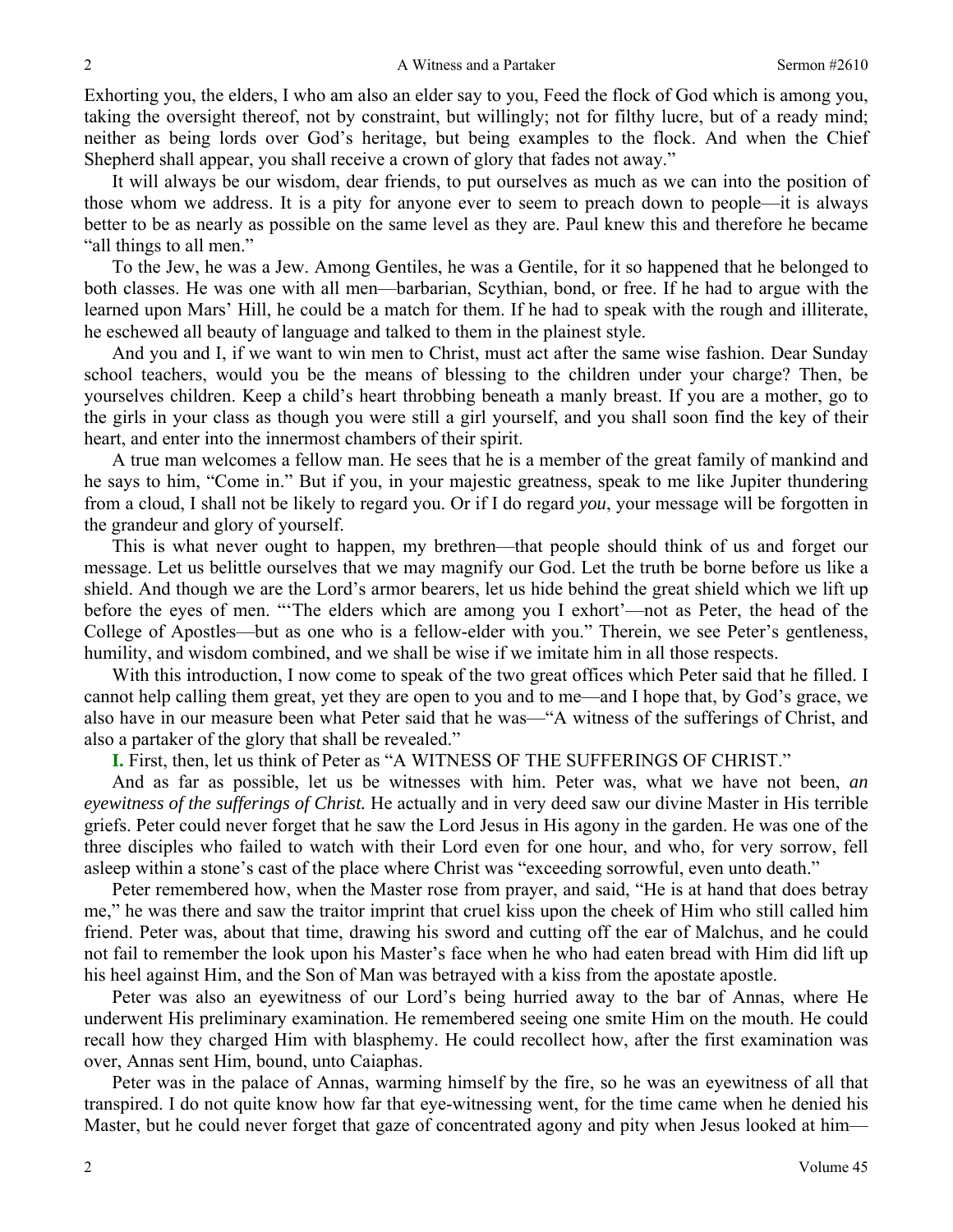not so much reproachfully, perhaps, as mournfully—feeling in His own soul that sorrow which He knew that Peter must ere long feel. A spark from the torch of the Savior's anguish set the heart of Peter on a blaze, and he went out and wept bitterly.

 I believe—I cannot help believing—that Peter rallied, by and by, from his fit of cowardice and that he came to the front again, and saw the Master in Pilate's judgment hall. You know the story of our Savior's griefs and woes, and I think that Peter and others of the apostles were eyewitnesses of His sufferings.

 They saw Him after He had been scourged. They marked Him after He had been despised, and flouted, and mocked. They saw Him as the cross-bearer and heard Him say, "Daughters of Jerusalem, weep not for me, but weep for yourselves, and for your children." They watched Him as He went in awful anguish along the *Via Dolorosa* to the mount of crucifixion, and they stood and saw Him nailed to the tree, to die there, like a felon, with no relief or succor, for God Himself forsook Him. And the bitterest pain of all was that He had to cry," My God, my God, why hast thou forsaken me?"

 Possibly, Peter saw it all. Certainly he was an eyewitness of Christ's sufferings, and I think, when he was writing to these elders, he seemed to say to them, "Feed the flock of God, for I saw the great Shepherd when He bought that flock. I was there when He purchased the sheep with His own blood. Then, after He had risen from the dead, three times He said to me, 'Simon, son of Jonas, lovest thou me?' And when I answered, 'Lord, thou knowest all things; thou knowest that I love thee,' He said to me, 'Feed My lambs. Shepherdize My sheep. Feed My sheep.' Therefore, O my brethren, by His agony and bloody sweat, by His cross and passion, by His precious death and burial, by His glorious resurrection and ascension, I beseech you, 'Feed the flock of God which He has purchased with Jesus' own blood.'" I see great force in this exhortation by the eyewitness who is writing to his fellow elders.

 But dear brethren, you and I, never having seen Christ in His sufferings, might never have had a participation in this part of our text if there had not been another kind of witnessing, namely, *the faithwitness*. I do not place this second in importance, though I put it second in order, for, indeed, it is of the very first importance.

 There were thousands who were eyewitnesses of our Lord's sufferings who, nevertheless, saw not the true meaning of them. They saw the dear Sufferer besmeared with His own blood, but into His wounds they never looked by faith. Thousands saw the Savior die, but they simply went their way back to Jerusalem, some of them beating on their breasts, but none of them believing in Him or really knowing the secret of that wondrous death.

 I trust that I am addressing many who could be grouped together as faith-witnesses of the sufferings of Christ. Speaking for myself, I do remember well when my sins, like an intolerable burden, crushed me down. I dared not look up and I never should have been able to look up, or to speak to anyone of the joy which is now within my bosom, if I had not, by faith, seen—

> *"One hanging on a tree, In agonies and blood, Who fixed His languid eyes on me, As near His cross I stood.*

*"Sure never till my latest breath Can I forget that look; It seemed to charge me with His death, Though not a word He spoke.* 

*A second look He gave, which said, 'I freely all forgive; This blood is for thy ransom paid, I die, that thou may'st live.'"*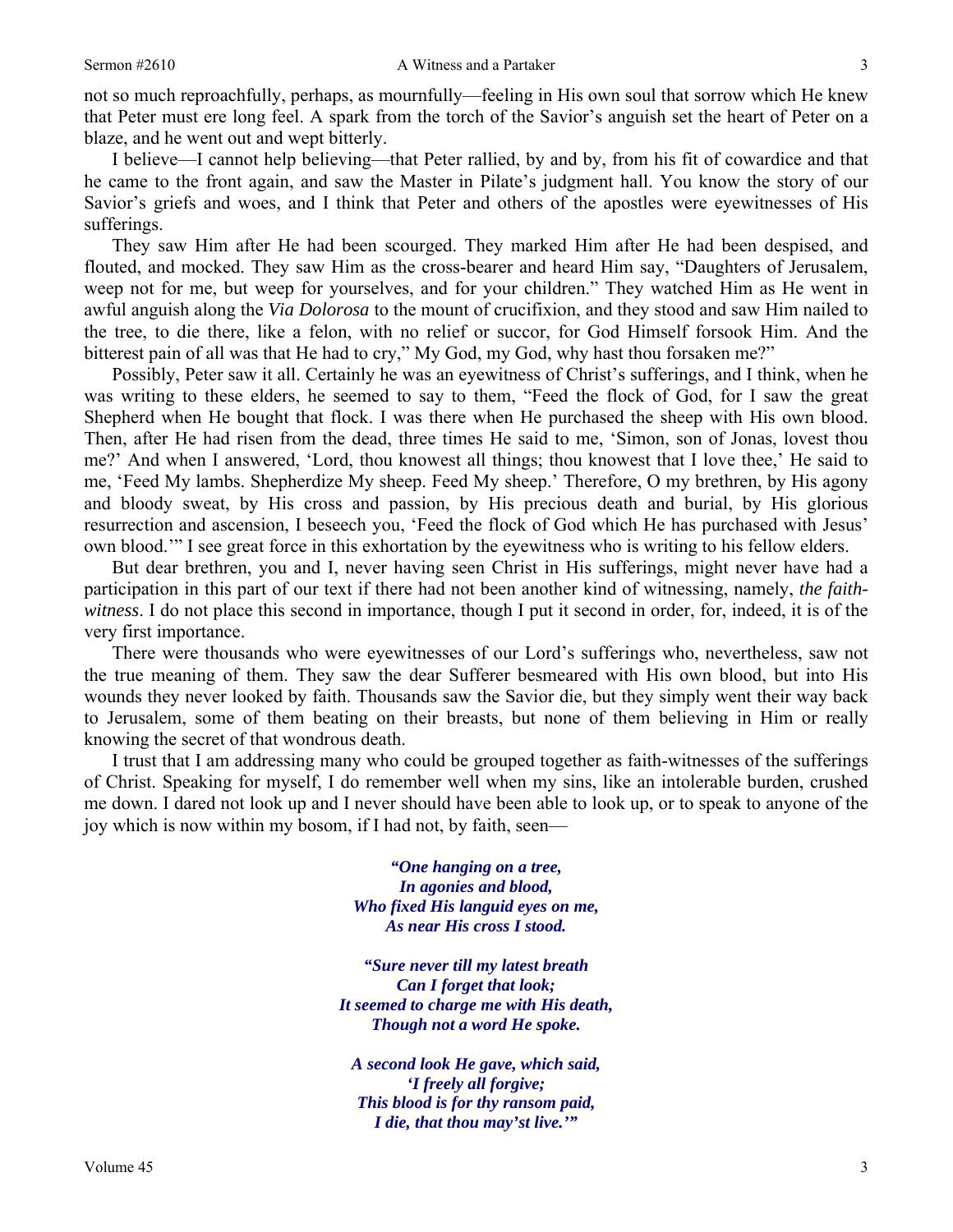Then I saw not only that Christ Jesus died upon the cross, but I also perceived who He was, and why He died, and what He accomplished by that death. I was helped to learn that He "loved me and gave himself for me." I understood that He took my place that I might take His place—that He took my sin that I might take His righteousness—that He bore my woe that I might share His joy.

 And when I saw that—I do not mean when I heard about it—I do not mean when I read of it—but when I saw it with my soul's inner eye, and not only understood it, but perceived my share in my Savior's sacrifice, and believed in Him to the saving of my soul, oh, it was a blessed day for me! Many of you, dear friends, know well what I mean, for you also had just such a sight as I have described, you were faith-witnesses of Christ's sufferings.

 With some of us, many days have passed since we had that first sight of our suffering Lord, yet that sight has been often renewed to us. Sitting at the communion table, I have seen it most clearly—the bread and the wine have set forth Christ's broken body and poured-out blood, and my soul has realized within herself His Godhead and His manhood, His perfection and His grief, His sinlessness and yet His sin-bearing, His suretyship and the way He smarted for it. And it has been a great joy to see it, and to be able to sing,—

### *"He bore on the tree the sentence for me, And now both the Surety and sinner are free"—*

for Jesus redeemed us completely and effectually when He died upon the cross. Many of you, beloved, have been in like manner, faith-witnesses of Christ's sufferings.

 There are some who depreciate this faith-witness, but sirs, it is faith that saves. You may be an eyewitness and yet perish as Judas did. You may be an eyewitness and yet be lost as Pilate was. You may be an eyewitness and still hate Christ as Caiaphas did. But if you become a faith-witness, then shall you be included among those of whom it is written, "They shall look upon me whom they have pierced, and they shall mourn for him, as one mourneth for his only son, and shall be in bitterness for him, as one that is in bitterness for his firstborn." Such a faith-view begets repentance, and hope, and love, and brings salvation to every soul that has it.

 Peter, then, was an eyewitness, but better still, he was a faith-witness. And this being the case, he went on to be a *testifying witness*. If a man sees anything happen, he is a witness of it, but he is more manifestly a witness when he comes and says that he saw it—when he appears in court and bears a public testimony concerning it.

 I judge that the principal business of any minister of Christ, or of any elder of the church of Christ, is to bear testimony to the sufferings of Christ. If the atoning sufferings of Christ are left out of a ministry, that ministry is worthless. "The blood is the life thereof," is as true about sermons as it is about animals and sacrifices.

 A bloodless Gospel, a Gospel without the atonement, is a Gospel of devils, and not the Gospel of God. Many are laboring hard, till their oars bend, to get away from the Gospel of Jesus Christ—I mean hundreds of so-called ministers of Christ—but in proportion as they forsake the Gospel, they cease to be what they pretend to be.

 They are not the ministers of God or of His Christ. They are not ambassadors telling of reconciliation to men, if in their teaching the sufferings of Christ are beclouded, and their cause, and motive, and object are obscured. It is the glory of some of us that whatever else we bear witness to, we certainly are witnesses of the sufferings of Christ.

 We declare to men that there is no hope for them but in Christ who died. We testify to them that we have ourselves exercised faith in His death and have thereby received eternal life. We tell them that we know that what we say is true—we are as sure of it as was that disciple who, when he saw the blood and water flowing from Christ's side, bore witness to it, and added, "He knoweth that he saith true, that ye might believe."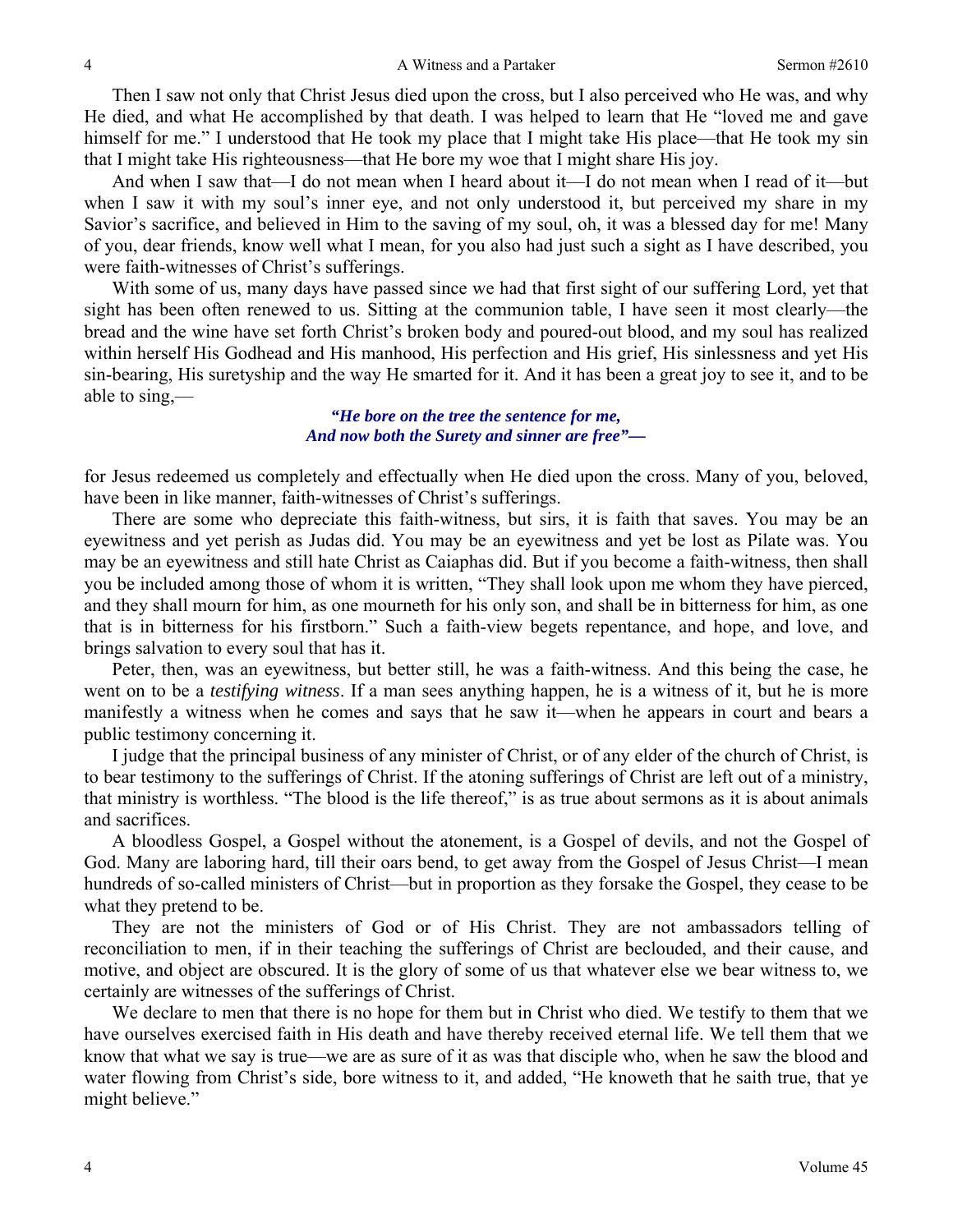#### Sermon #2610 **A** Witness and a Partaker 5

 These things are not like dreams to us, they are part of our very being. We have believed in the blood and righteousness of Jesus Christ, our troubled conscience has therein found peace, our soul has been filled with all the fullness of God, and therefore we are and must be witnesses to the sufferings of the crucified Son of God, to the reality of the atonement that He made on the cross, and to the effect of that atonement upon the heart and conscience of all those who receive it.

 Brothers and sisters in Christ, this is not only the minister's work, but it is your work, too. We are all to be constantly bearing our witness to Christ and saying, "Behold the Lamb of God, which taketh away the sin of the world." You know what the people said of John the Baptist when he was dead—it is a kind of epitaph which any one of us might be glad to have put on our tombstone—"John did no miracle, but all things that John spake of this man were true."

 He had no great talents, he was not noted for His eloquence, he was not a man of commanding presence, he had no recondite knowledge, he had no profound logical power, but all that he said concerning Christ was true. I would like to have John the Baptist's epitaph as my own and I would be glad for you to have it, too. And that in life and death, we might be known as true witnesses to the sufferings of Christ, the power of which we have felt in our own souls.

 There is one other view of this witness-bearing, and that is, that Peter was, to a very large extent, a *partaking witness* in the sufferings of Christ. He does not say so in our text, but in the thirteenth verse of the fourth chapter he wrote, "Rejoice, inasmuch as ye are partakers of Christ's sufferings." And he could write like that because of what he had himself endured for Christ's sake.

 He had been mocked, despised, persecuted. His life had been sought and he knew that he would have to suffer a painful death, for His Master had said to him, "When thou shalt be old, thou shalt stretch forth thy hands, and another shall gird thee, and carry thee whither thou wouldest not." Putting all these things together, Peter could truly say that he was a witness of Christ's sufferings because he had, in a measure, participated in them.

 I hope I am addressing some who can also say—though to a far smaller degree than could the saints of old—"Yes, for Christ's sake we have been accounted fools. We have been reckoned among those who have not the courage to advance with the times. We have been willing to be mocked in the workshop, or in the pulpit, or wherever our lot has been cast among men. And we would cheerfully have borne far more if it had been imposed upon us."

As the persecuted believer looks up to his Lord, he can truthfully say,—

*"If on my face for Thy dear name, Shame and reproaches be, All hail reproach, and welcome shame, If Thou remember me."* 

 Thus you see how Peter was a witness of the sufferings of Jesus Christ. May each of us be appointed to the same high and honorable position!

**II.** The second thing which Peter says of himself is, perhaps, more remarkable than the first. He says that he was A PARTAKER OF THE GLORY THAT SHALL BE REVEALED.

 I like to see that word "partaker" coming after the word "witness," for I do not think that any man can be a really useful witness for Christ unless he is a partaker. Can you go and talk to others about the bitterness of sin when you have never wept over it or repented of it yourself? Can you speak of the sweets of divine mercy of which you have never tasted?

 Will you magnify "precious faith" when you are yourself a stranger to the faith of God's elect? Will you set forth Christ, evidently crucified among men, when you have never seen Him yourself? Can you describe the love which has never cheered your own heart? Will you tell of communion with Christ when you know nothing of its blessedness?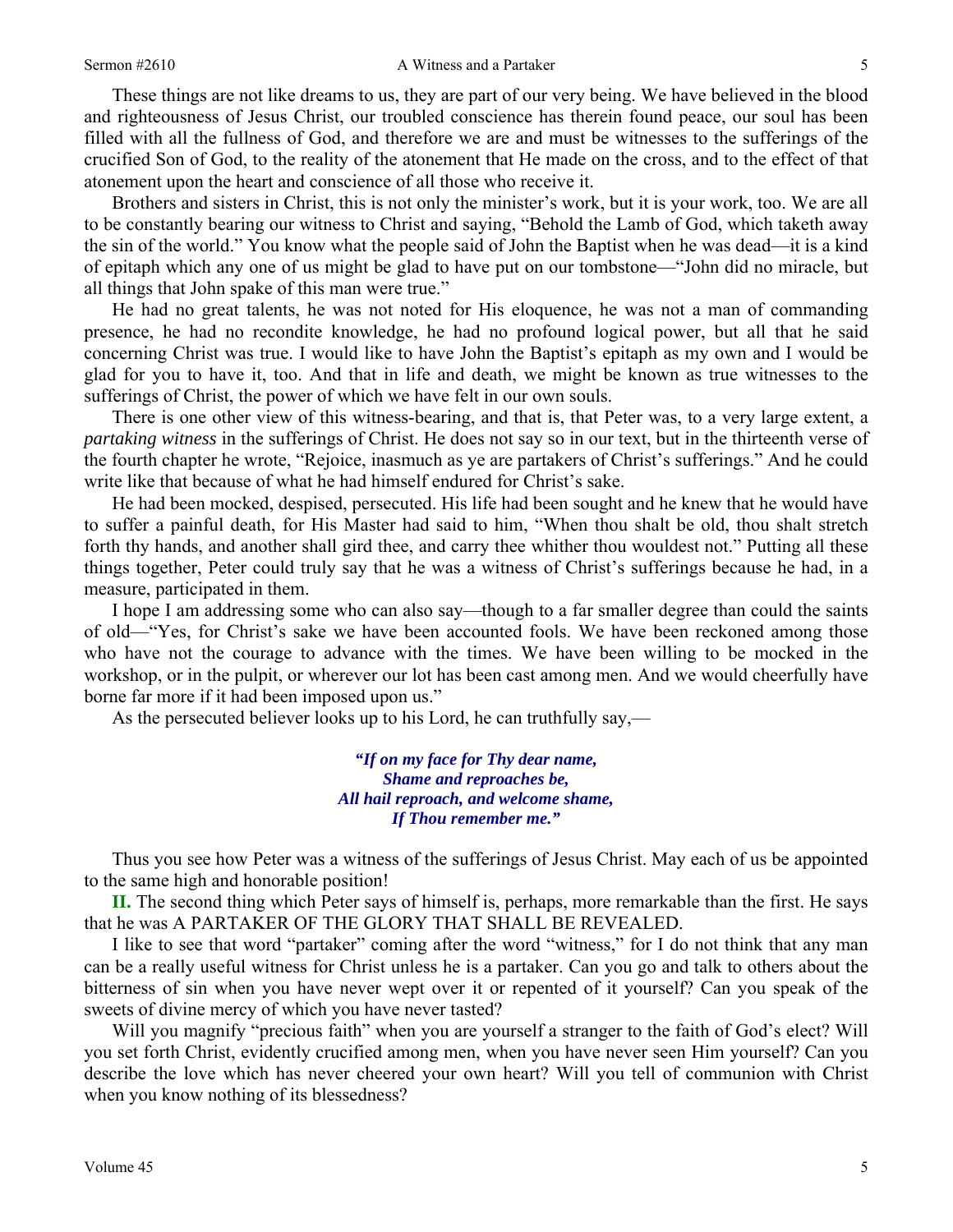Unhappy man! Your office would be indeed terrible if you were called to such a work. It were better for you to perform the most menial labor, with the most grievous sweat and wear and tear of your very marrow and bones, than have to occupy a pulpit to talk of things which you have never tasted, and handled, and felt yourself. I would sooner not exist than be a preacher of truths which I had never believed in my own soul.

 The old writers used to speak of men who served in the shambles and butchers' shops, and who saw and handled and sold the meat, but who themselves died of hunger. And they spoke of wretched folk who prepared dainties for their fellow men, but who did not, as they expressed it, get so much as a lick of their own fingers, but died of famine while they were feasting others.

 Oh horrible, horrible, must it be to be sick unto death and yet to be selling medicines that will heal! Oh, dreadful must it be to be hammering away building an ark, as Noah's carpenters did, and yet never to enter it, but to die in the deluge while the ship which you helped to build bears others over the wild waste of waters!

 Get ye home, minister. Tear off your gown and lay aside the very name that makes you appear to be a servant of God. Get down on your knees and cry, "God be merciful to me, a sinner, and forgive me for ever having dared to assume an office whose duties I could not fulfill. For how can I, who am blind, be the guide of others? And how shall I, who am spiritually deaf and dumb, make others hear? And how shall I tell of God and of His covenant, and of His grace, while I know not God experientially, and have no evidence that I am in the covenant, and I have never tasted of His grace?"

 That is right, brother—you are getting on the right lines—if you would be a witness, you must first be a partaker. And you who teach in the Sunday school, you who preach at the street corners, you who go from house to house with your tracts, whoever you are who profess to be witnesses for Christ, take care that you are both *witnesses and partakers*. Join the two together—you cannot witness if you do not partake, or if you do witness and do not partake, you only witness to your own condemnation.

 Very strangely, Peter here writes of himself as "*a partaker of the glory*." Did he mean that he was on the holy mount of transfiguration and saw the splendor of that sight when Christ was all aglow with a white light which gathered up all brightness and beauty into its solitary ray? Was he thinking of that memorable scene? I know not. It may have flitted across his mind, but in this passage, he says that he is "a partaker of the glory *that shall be revealed*." Not the glory that had been revealed, but that shall be revealed. Is that possible? Can a man be a partaker of a glory that as yet is not revealed?

 I answer that he may, first, *by the closeness of his union with the glorified Christ*. If I am, by faith, indissolubly one with Christ, then in His glory I am glorified. On His throne I am enthroned. By His victory I am "more than conqueror." If we are one with Him, then we are raised up together with Him and made to sit together with Him in the heavenly places.

 Oh, it is grand when a believer does not so much think of himself as himself, but as part and parcel of his Lord! This is a very high attainment, yet Peter had reached it—and if you are vitally joined to Christ, you may reach it, too. If you have been indeed planted with Him in the likeness of Hs death, you shall also share the likeness of His resurrection—and you do even now share it with Him, for as He is so are you in this world.

 Was He humbled? Every saint underwent humiliation in Christ. Is He glorified? All His elect are virtually glorified in the glorification of their covenant Head. It is indeed a blessed thing to know your union with Christ so completely that you are made "a partaker of the glory that shall be revealed" as far as you are personally concerned, but which is already revealed to Christ and therefore is already yours.

 I am sure that Peter also means that he had become a partaker of this glory to be revealed *by the absolute certainty which he felt in his own soul that he should be ultimately in very deed a partaker of it.* When a man knows that he has such and such a possession in reversion, if he is very poor, he discounts it and begins to live upon its present worth.

 It is a very blessed thing when a child of God knows that because he is in Christ by faith, therefore, whatsoever things God has laid up for His people in general, He has laid up for him in particular.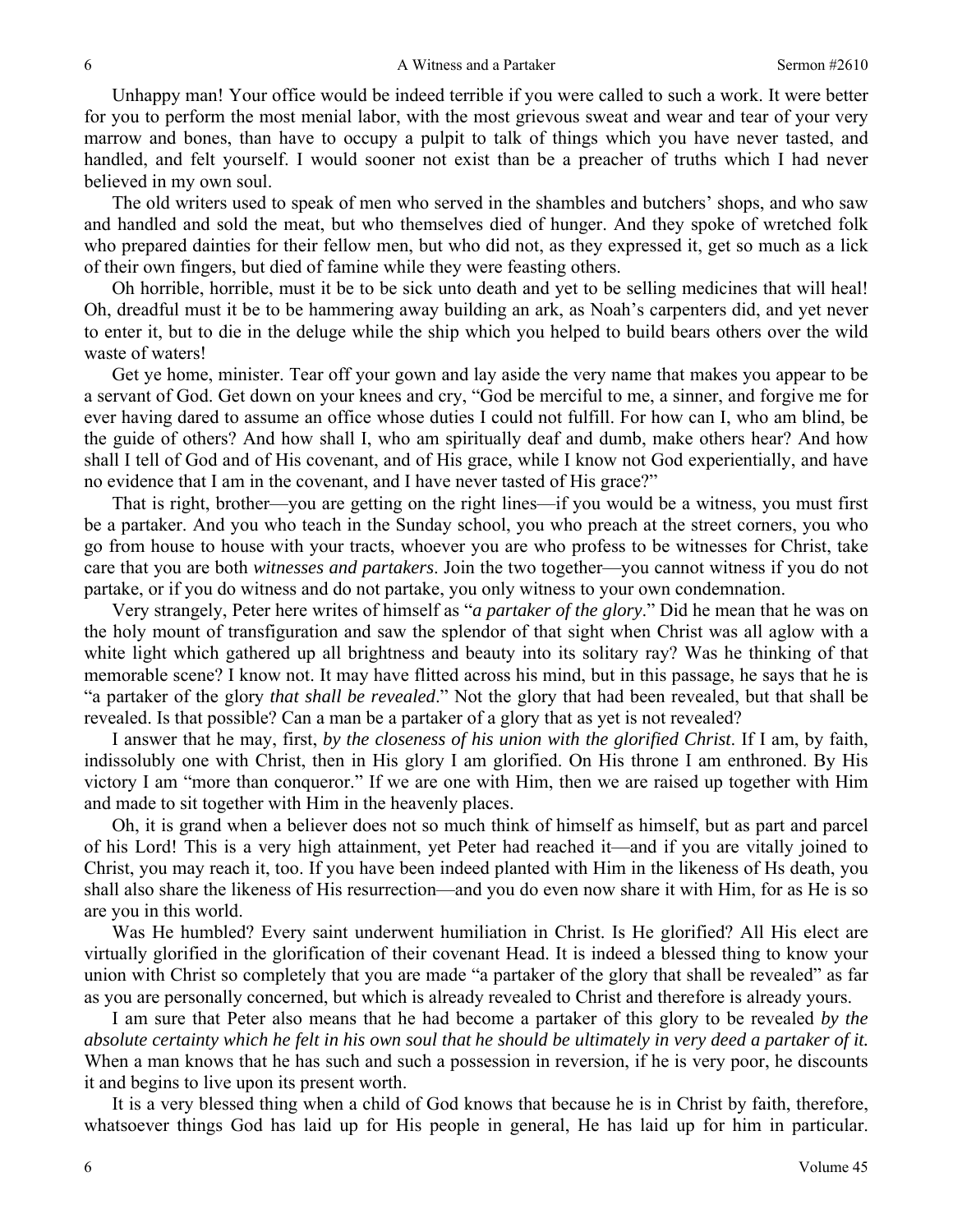Whatsoever Christ has prepared for His redeemed, He has prepared for this redeemed one. Often his faith does, as it were, appropriate the future glory, and cry, "It is mine." The believer begins to glorify God for it, though as yet he has not actually partaken of it, for faith brings him the substance of things hoped for, and is to him the evidence of things not seen.

 Brothers, the next best thing to being actually in heaven is to be assured that you will be there, and also to have this thought at the back of the assurance—that you may be there within the next five minutes! Oh, how speedily may you and I be in glory! Before the clock ticks again, I may see the face of the King in His beauty, in the land that is very far off, in some respects, but very near in others.

You know how John Newton puts it,—

*"In vain my fancy strives to paint The moment after death, The glories that surround the saint, When yielding up his breath.* 

*"One gentle sigh the fetter breaks: We scarce can say, 'They're gone!' Before the willing spirit takes Her mansion near the throne."* 

Well, since this glory is certain and may be so near, let us sit down and look at the golden gates look until we see them—until they seem to come nearer and nearer and nearer, until the vision becomes so vivid that it ceases to be a vision, and we are actually where we were thinking that we should soon be. It has so happened to many a child of God.

 There is one whom God favored with great wealth and to whom a friend said, "What a paradise this lovely garden is!" "Yes," he replied, "and I bless God for the assurance that, when I leave it, I shall go from one paradise to another and a better one." Some have said to a poor Christian, "What an illfurnished place your room is! How scanty are your worldly goods!" "Ah!" the man, has answered, "but I have enough to last me till I get home, for I have the promise that bread shall be given me, and water shall be sure, and then I shall have heaven to crown it all." When we have faith like that, then are we partakers of the glory that shall be revealed.

 There is a step even beyond this when we advance from faith to positive enjoyment. There is such a thing as *anticipating the glory to be revealed* with such a full, realizing faith that we begin to enjoy it even now. Surely, you have, at times, sat down with your fellow believers, when the Word has been preached in the demonstration of the Spirit, and you have said, "Well, heaven must be glorious indeed to be any better than this. My soul is all ablaze with love to Christ and even while my poor body is lingering here,—

> *"My heart is with Him on His throne, And ill can brook delay; Each moment listening for the voice, 'Rise up, and come away.'"*

 And when the service has been over, you have said, "My soul was like the chariots of Amminadib—whether I was in the body or out the body, I could not tell." On your bed, sometimes, or in the chamber of sickness, or sitting alone in quiet meditation after you have been enraptured with a vision of your Lord, has it not seemed as if God had taken some dainty dish from off the table of the angels and passed it down to His waiting child below?

 Have you not heard stray notes of which you could almost say, "That is the angels' song, I am persuaded"? And sweet sounds have reached your ears, like the music of "harpers harping with their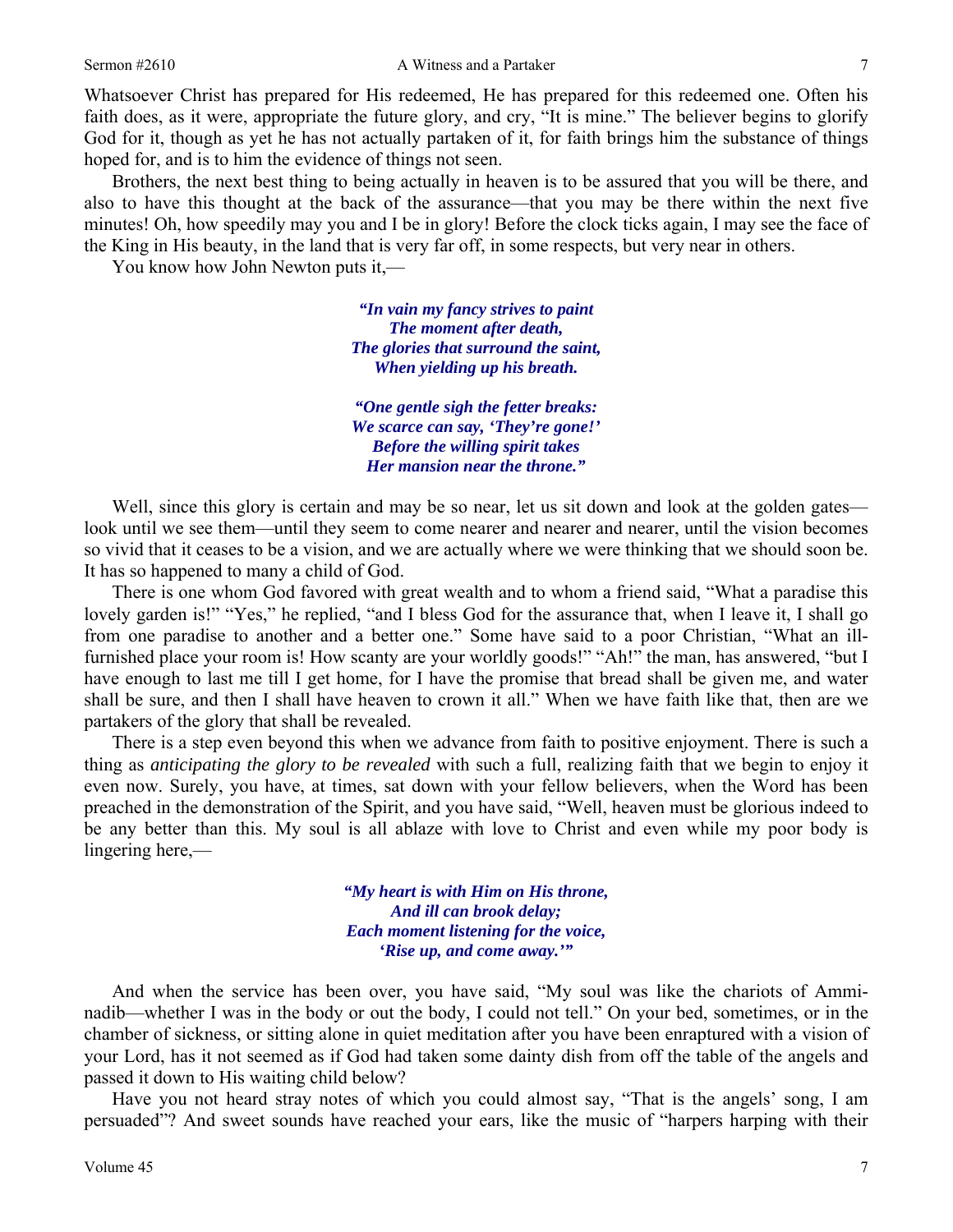harps," making you impatient of your exile here, but at the same time, making you unspeakably happy until you shall be called up to join in the grand chorus of the church of God above. "Unto him that loved us, and washed us from our sins in his own blood, and hath made us kings and priests unto God and his Father; to him be glory and dominion for ever and ever."

 Yes, beloved, Peter could truly say that he was a partaker of the glory yet to be revealed. I have no doubt that, sometimes, when he preached the Word, his soul was all aglow with holy fervor. I know that, often, I have been so graciously helped by the Holy Spirit to uplift my Lord and Master from this platform, that I have not wanted to go up those stairs any more. I would have liked to just finish up my discourse and say, "Amen," on earth, and at once begin to sing the everlasting song above.

 Have not you, dear friend, also reached that blessed state? I am sure that Peter was often in that condition. And when he was persecuted, and despised, and imprisoned, and his own brethren cast him out, there was often within his own bosom a company of the angels of God, Christ's sacred host—a very Mahanaim—and better still, there was the Prince of princes, the Angel of the covenant, the Lord and Master of all the angels, speaking deep bliss into His servant's soul, and filling him with joy unspeakable and full of glory.

 Now, my brother or my sister, if you get that presence of Christ—and I pray that you may—you will be qualified to be a witness for Christ. People will say, "What makes those eyes so bright? What causes that man to be so happy? What is it that produces that calm, quiet spirit in the house? How is it that that man is not troubled as others are? He does not seem to have much cause for joy, but he is very serene and placid in spirit."

 They will perhaps say to you, "What is the secret of it all?" Then you will have an opportunity of saying, "I am a witness of Christ's sufferings, but I am also a partaker of the glory that shall be revealed. Come with me, in thought, to Calvary, that you may learn the meaning of His sufferings, that you may afterwards be taught how you may share His glory."

 I wish I could speak right to the very soul of some of you who do not know my Master—how I wish you did know Him! I cannot imagine what some of you have to comfort you, which you can for even a moment compare with the bliss of knowing my Lord. I have seen your joys, I know something of what mirth can do and what relief laughter may be able to bring, but I also know that these things are of little use in the time of sickness and when one is near death.

 It is just at such times that true joy in Christ becomes more deep, more sweet than ever. The less there is of the creature, the more room is there for the Creator. The more of suffering and sorrow we have to endure, the more of content and bliss can we enjoy. And oftentimes, when the body is weak, and the head is aching, and the soul is faint, there is, as it were, a sweet swoon of divine delight which comes over the spirit, which has more strength in it than strength, more joy in it than joy, and almost as much of heaven in it as there is in heaven.

 May you know this, for the sake of Him who has loved us and given Himself for us! God bless you all! Amen.

## **EXPOSITION BY C. H. SPURGEON**

## *1 CORINTHIANS 1*

I am going to speak about the testimony of the apostle Peter concerning his Lord, but we will first read together part of the writings of his "beloved brother Paul," that we may see how these eminent servants of Christ agreed in their witness-bearing.

**Verses 1-3.** *Paul, called to be an apostle of Jesus Christ through the will of God, and Sosthenes our brother, unto the church of God which is at Corinth, to them that are sanctified in Christ Jesus, called to*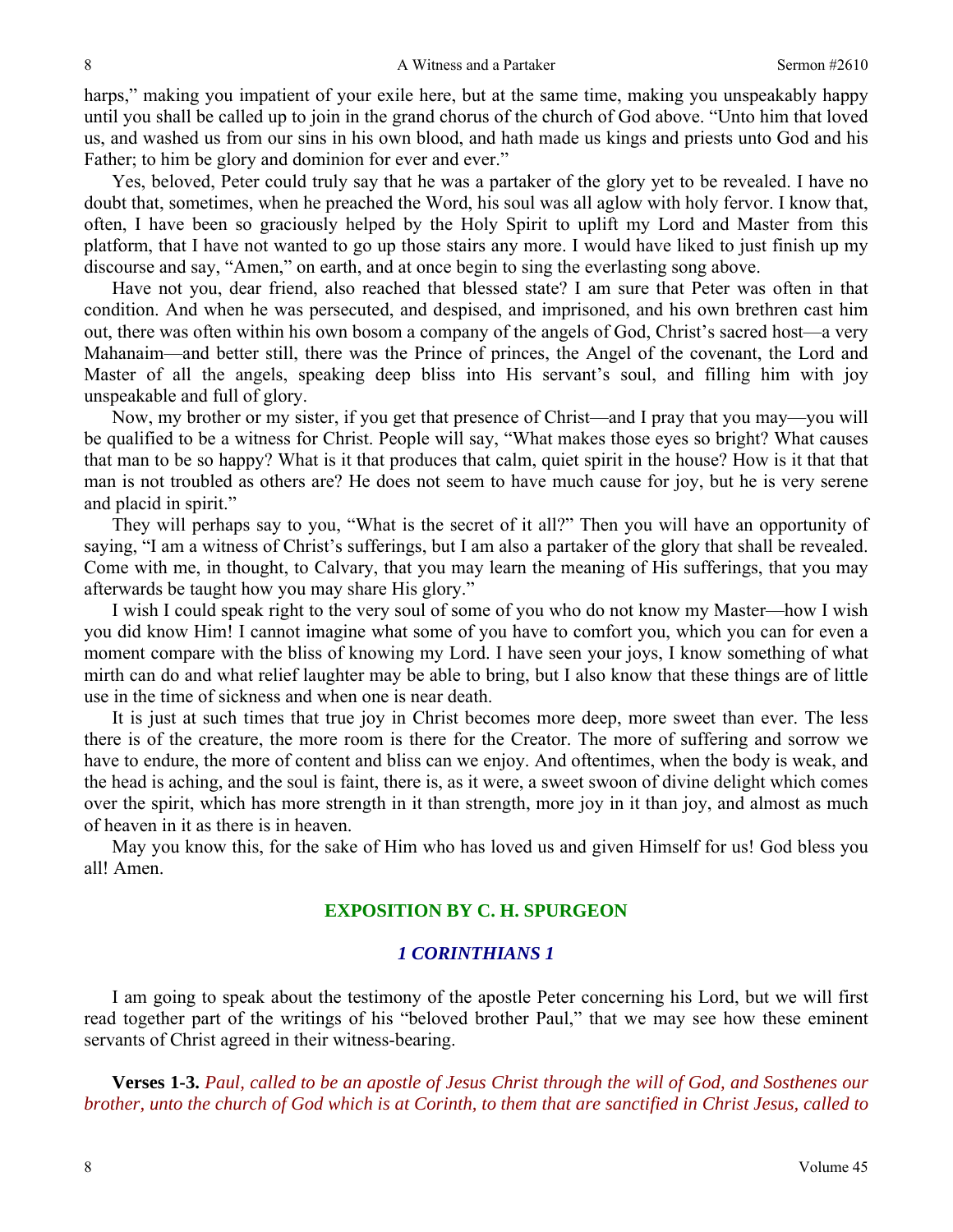*be saints, with all that in every place call upon the name of Jesus Christ our Lord, both their's and our's: Grace be unto you, and peace, from God our Father, and from the Lord Jesus Christ.* 

So this is a message to us also who "call upon the name of Jesus Christ our Lord."

**4-9.** *I thank my God always on your behalf, for the grace of God which is given you by Jesus Christ; that in everything ye are enriched by him, in all utterance, and in all knowledge; even as the testimony of Christ was confirmed in you: so that ye come behind in no gift; waiting for the coming of our Lord Jesus Christ: who shall also confirm you unto the end, that ye may be blameless in the day of our Lord Jesus Christ. God is faithful, by whom ye were called unto the fellowship of His Son Jesus Christ our Lord.* 

Paul was going to blame them for some things that were not right, but he began by commending whatever good was in them by God's grace.

**10-12.** *Now I beseech you, brethren, by the name of our Lord Jesus Christ, that ye all speak the same thing, and that there be no divisions among you; but that ye be perfectly joined together in the same mind and in the same judgment. For it hath been declared unto me of you, my brethren, by them which are of the house of Chloe, that there are contentions among you. Now this I say, that every one of you saith, I am of Paul; and I of Apollos; and I of Cephas; and I of Christ.*

So that, at the least, there were four parties in that one little church which ought to have been knit together in unbroken harmony. This is only one instance of what has happened hundreds of times since. These Corinthians had a great many speaking brethren among them and they held services in which it was open to anybody to speak as he felt inclined. There was no reason why they should not do so, but what was the result of it?

 This Christian liberty of theirs, by and by, tended to mischief. They became divided into factions, they did not practice discipline as they ought to have done, and therefore this community at Corinth is a beacon to all other churches, warning them not to carry on their worship in a similar style.

 It is a very curious thing that some people have taken these Corinthians as an example instead of a warning and having copied their methods, the very same result has followed until there is no section of the church of Christ that has become such a scandal, through its divisions and its intestine quarrels, as that which has imitated the Corinthians in their mode of worship.

 I suppose that while human nature is what it is, the same causes will produce the same results to the very end of the chapter. Paul does not tell them that their mode of worship was wrong—perhaps it was not—for great liberty is allowable to Christians, but he does lay the axe at the root of their divisions.

**13-14.** *Is Christ divided? was Paul crucified for you? or were ye baptized in the name of Paul? I thank God that I baptized none of you, but Crispus and Gaius;* 

They were such a quarrelsome set of people that he could not have taken any comfort from having baptized them. He was glad that they could not quote his name as having done so and thus it may be, have added still more to their division and strife.

**15-18.** *Lest any should say that I had baptized in mine own name. And I baptized also the household of Stephanas: besides, I know not whether I baptized any other. For Christ sent me not to baptize, but to preach the gospel: not with wisdom of words, lest the cross of Christ should be made of none effect. For the preaching of the cross is to them that perish foolishness; but unto us which are saved it is the power of God.*

I suppose that in that church, with its many eloquent speakers and men of knowledge, there came to be a spirit of emulation among them as to which should speak best. And some brethren were tempted to find novel meanings in the Word and to come to the meetings to tell of their wonderful discoveries. The apostle says that he did not so preach—he kept to the cross of Christ, which some counted to be but foolishness. "We know all about that," said they. "Ah, but!" replied the apostle, "unto us which are saved it is the power of God."

**19-21.** *For it is written, I will destroy the wisdom of the wise, and will bring to nothing the understanding of the prudent. Where is the wise? where is the scribe? where is the disputer of this*